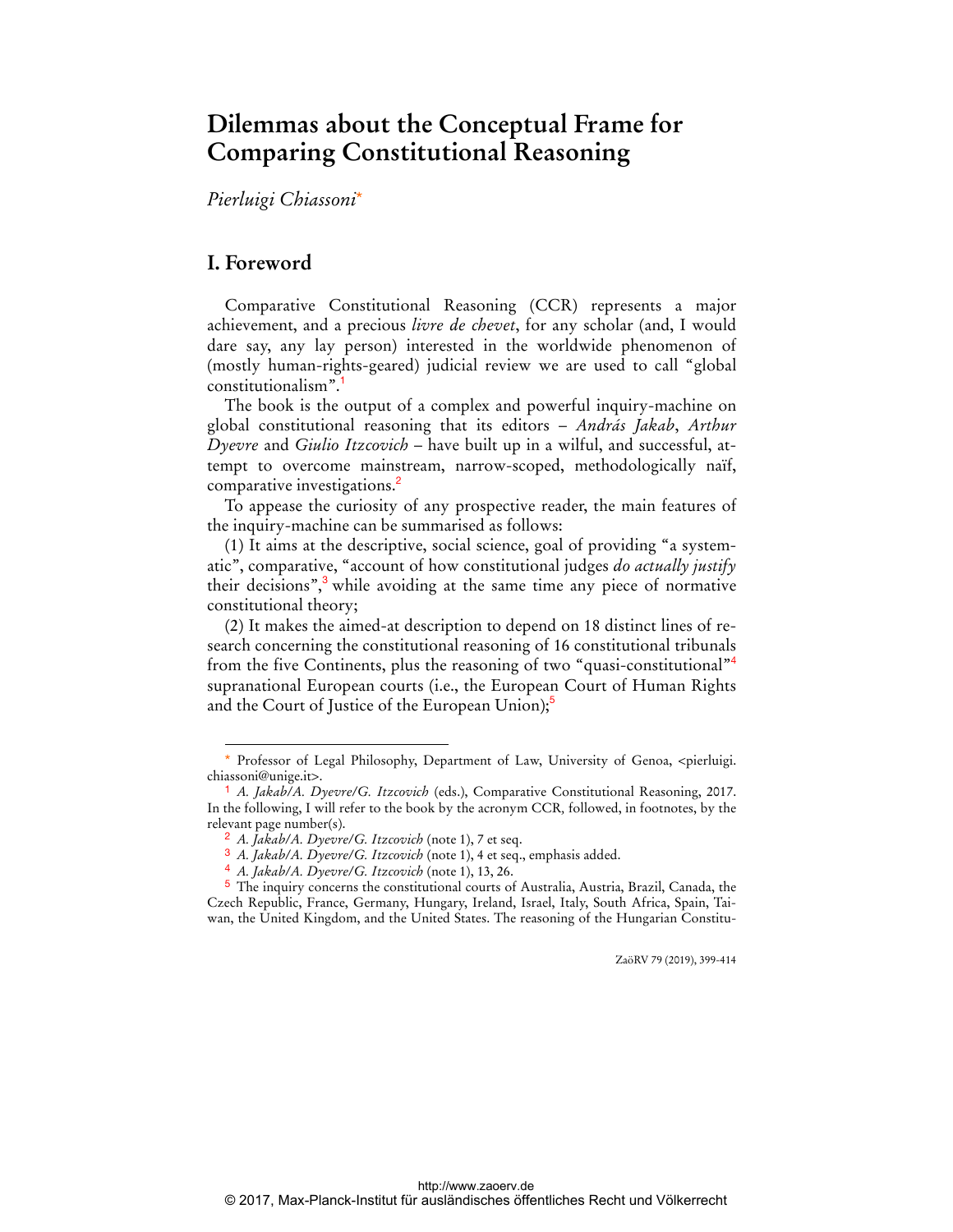(3) It requires each line of research to analyse a sample of forty "leading cases" from the judicial body considered, so that the total sum of analysed judicial opinions in the project amounts to the considerable number of 760 items<sup>6</sup>;

(4) It makes the outputs of each line of research apt to comparison and joint elaboration by imposing to each research unit the adoption of a uniform, 37 questions, "Questionnaire".

The (descriptive) goal, the (qualitative and quantitative) structure, and the terminological and conceptual frame of the inquiry are set forth in the "Introduction" and "Appendix" to the book, and, so far as the "methods of interpretation" are concerned, also in an essay by *András Jakab*, Judicial Reasoning in Constitutional Courts, which all the participants in the project were instructed to use as "reference point", and "follow".<sup>8</sup> The "Conclusion", following to the 18 chapters dedicated to as many national or supranational tribunals, offers a reasoned exposition of the main results of the inquiry.<sup>9</sup>

CCR is the sort of book that, due to its very high quality and strictly informative character, makes the task of commentators very hard. Besides warmly recommending its reading, in the following I will make a few comments concerning: (1) the distinction between "motivating reasoning" and "justificatory reasoning"; (2) the conceptual and terminological frame adopted to cope with the phenomenon of constitutional interpretation; (3) a few of the conclusions which the inquiry apparently leads to.

The first two groups of comments are about the conceptual and terminological frame of the inquiry. As we shall see in a moment, I will suggest that, perhaps, a different frame would have further enhanced what might be seen as the *therapeutic virtue* of the inquiry: namely, its ability of curing jurists' "bad" conceptual habits, by conveying to them – either as participants in the project, or as readers of the book – a less conventional, and clearer, theoretical and methodological basis.

ZaöRV 79 (2019)

tional Court has been the subject of a double inquiry, reflecting the divide wedged by a 2011 constitutional reform. See *A. Jakab/A. Dyevre/G. Itzcovich* (note 1), 30, 394 et seq.

 $6$  In order to promote reliability, the selection of the forty "leading cases" required each research unit to write down a list and submit it to the review of five experts: *A. Jakab/A. Dyevre/G. Itzcovich* (note 1), 28 et seq. The total amount is 760 since leading cases from two Hungarian Constitutional Courts have been analysed. See footnote 5 above.

<sup>7</sup> *A. Jakab/A. Dyevre/G. Itzcovich* (note 1), 809 et seq.

<sup>8</sup> *A. Jakab/A. Dyevre/G. Itzcovich* (note 1), 1 et seq., 798 et seq.; "One of us developed a conceptual map fleshing out the abovementioned argumentative categories", *A. Jakab/A. Dyevre/G. Itzcovich* (note 1), 34, referring in footnote 99 to *A. Jakab*, Judicial Reasoning in Constitutional Courts: A European Perspective, in: GLJ 14 (2013), 1215 et seq.

<sup>9</sup> *A. Jakab/A. Dyevre/G. Itzcovich* (note 1), 761 et seq.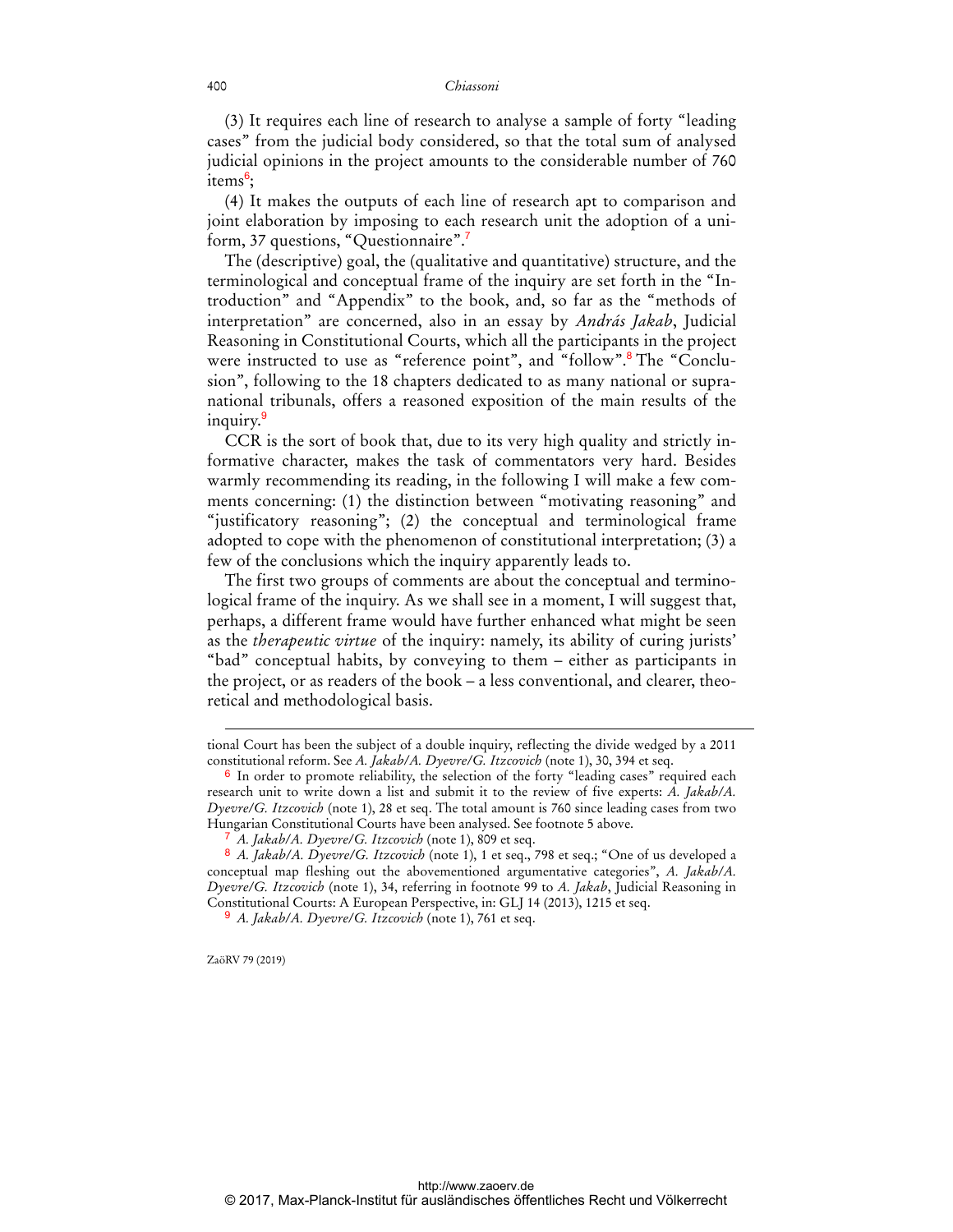## **II. Explanatory Motives v. Justificatory Reasons**

To be sure, I must avow, this first commentary of mine concerns a marginal point as regards to the immense edifice of CCR. Nonetheless, as we all know, details are Old Nick's earthly paradise. That is why they are always worthwhile inquiring.

Let's come to the point. In their way to a clear notion of "reasoning", the editors of CCR proceed as follows.

In the first place, the editors notice that the word "reasoning" is being used in two quite different acceptations. On the one hand, "reasoning" stands for "the motives and mental processes that lead a decision maker to choose a particular course of action";<sup>10</sup> in other words, the word stands for "explanatory" or "motivating reasoning" and refers, jointly, both to the causal factors affecting the decision in favour of a certain course of action, and to the mental process in which those factors show up and play a role. On the other hand, "reasoning" stands for "the justifications that the decision maker may publicly adduce for her elected course of action"; $\frac{11}{11}$  in other words, the word stands for "justificatory reasoning", and refers to a set of reasons or arguments making up a discourse meant to present a certain decision as being correct, valid, just, fair, lawful, legitimate, etc.

In the second place, the editors notice that the two sorts of reasoning, i.e., motivating reasoning and justificatory reasoning, are "independent". Indeed, they claim:

"Provided her motives are honourable enough, a decision maker may publicly offer them as justifications for her course of action. But it needs not always be so. Occasionally, a decision maker will refrain from revealing her true motives and will, instead, put forth reasons that she believes others are more likely to regard as valid and legitimate."<sup>12</sup>

In the third, and final, place, the editors make clear that CCR is about the justificatory reasoning of constitutional (or quasi-constitutional) judges – though, as they make clear, they do not rule out the usefulness of inquiries that also take into account the psychological side of constitutional adjudication, i.e., judges' motivating reasonings.

I am puzzled by the fact that the editors, not only do notice that "reasoning" goes around in two different acceptations, which is a sound remark, but also seem to accept the idea that "motives" are *congeners* to "reasons":

 $\overline{a}$ 

<sup>10</sup> *A. Jakab/A. Dyevre/G. Itzcovich* (note 1), 10 et seq.

<sup>11</sup> *A. Jakab/A. Dyevre/G. Itzcovich* (note 1), 11.

<sup>12</sup> *A. Jakab/A. Dyevre/G. Itzcovich* (note 1), 11.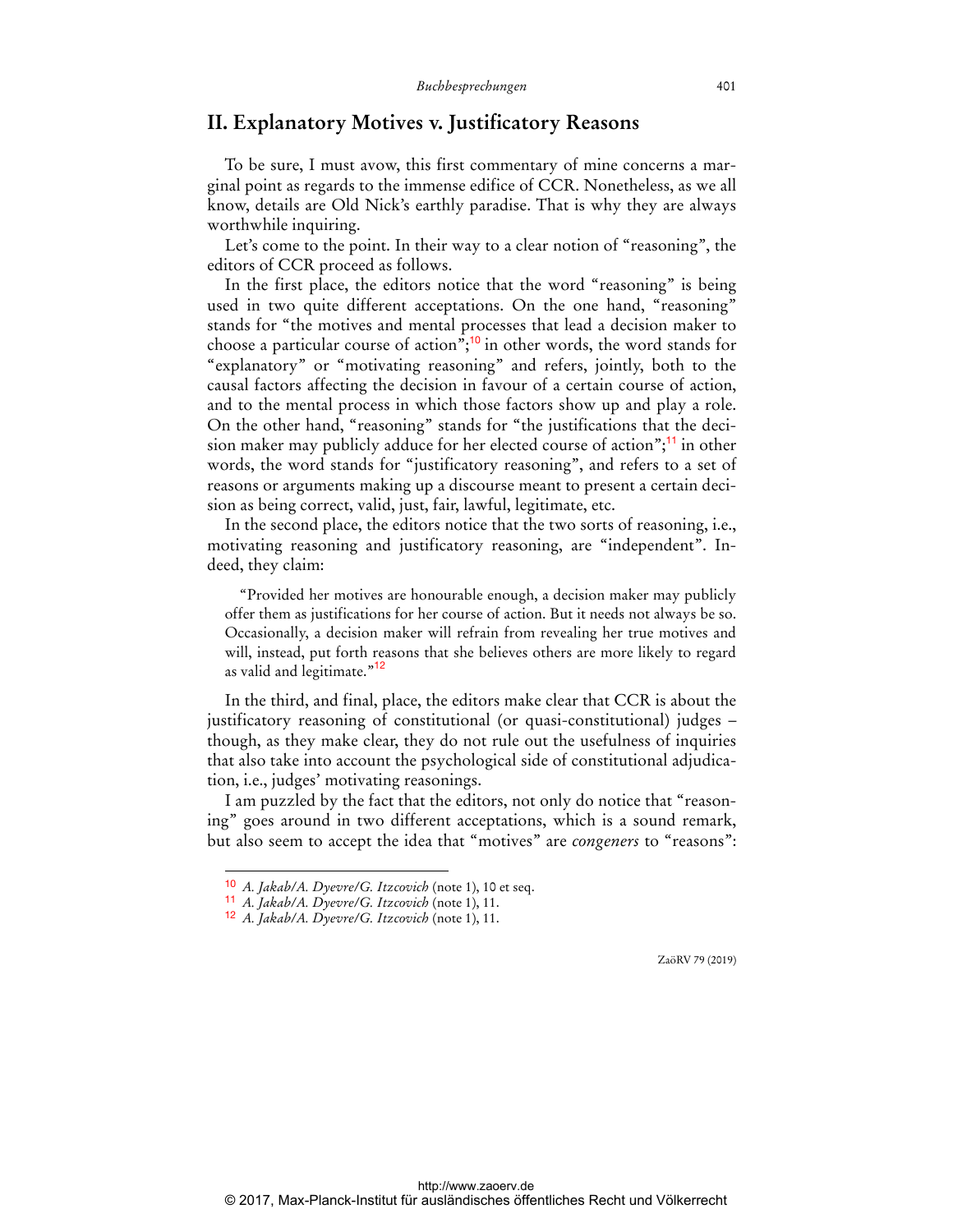so that, as they say in the passage just quoted, if the "motives" of some decision maker are "honourable", they may be "offered publicly" as "*justifications*" for her course of action.

I think that, for the sake of having a clear(er) conceptual and terminological apparatus, a sharp distinction between "motives" and "reasons" is to be drawn: one emphasising that motives and reasons are *heterogeneous* entities. With reference to the present context, the distinction can be drawn, for instance, and very roughly, along the following lines:

A "motive" is a mental fact, a mental attitude, working as a causal factor that, alone or together with other factors, causally affects (moves somebody to) a certain decision or course of action.

A "reason" is, contrariwise, a standard, principle, maxim, rule or norm, which can be used to justify a certain decision or course of action, once it has been made or carried out: i.e., that can be used to present a decision or course of action as "right", "correct", "lawful", "legitimate", etc., usually by providing the normative premise from which, together with some other premise, the normative conclusion (that decides a case or prescribes a course of action) can be derived.

In the mental process leading to a decision or course of action, an agent may decide to adopt, accept, endorse a certain reason (i.e., a certain rule, principle, maxim, norm, standard of behaviour) as worthwhile to be abided by, invoked, applied, put to work, put into effect, carried out in the external world, etc. In such a case, notice, that reason (that standard, norm, principle, etc.) is not, in itself, a motive, a motivating factor: the motive, the motivating factor, is the mental fact, the mental attitude, of acceptance, endorsement, adoption of that reason as valuable in the decision making process. Why (for which motives) did agent A decide to do f? Because A accepted, adopted, endorsed the maxim M as paramount, and M prescribes or permits to do  $f$ .

Notice that, if we adopt the foregoing stipulations, the sentence: "Provided her motives are honourable enough, a decision maker may publicly offer them as justifications for her course of action" looks like a piece of transposed mode of speech (as *Rudolph Carnap* would have said). Indeed, what the sentence is about, really, are not the agent's *motives*, but the agent's *reasons*: what the decision maker may "publicly offer as *justifications*" are not, really, her "honourable motives", which can work at most as *explanations* for her decision; it is, rather, the reasons (the standards, principles, maxims, norms) that the decision maker has adopted at the decision making stage (in "the context of discovery"), and such an adoption works as an honourable motive for her conduct because sincerely acting on those reasons is (regard-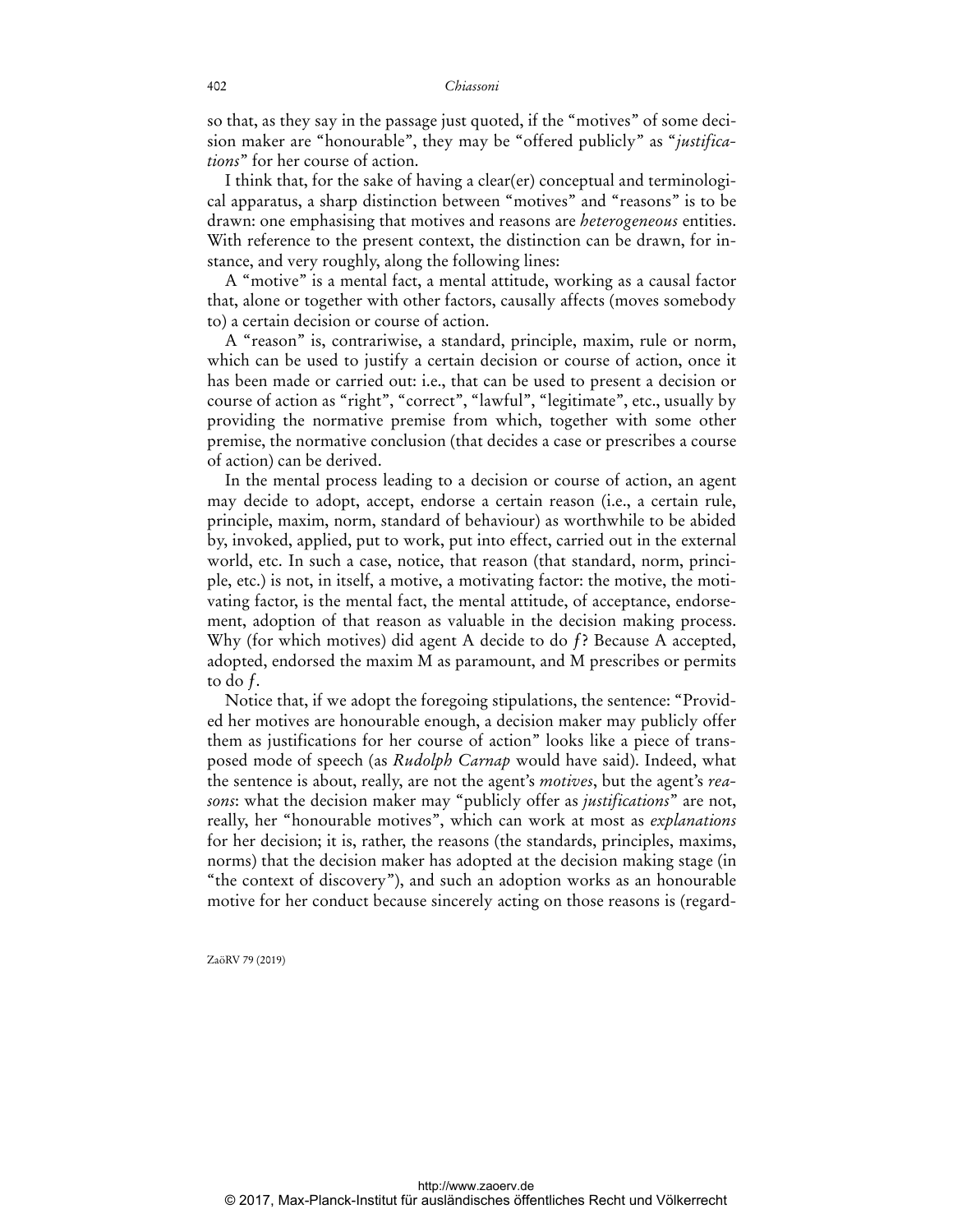ed as) honourable. We select some reason for some motive; but what properly speaking "justifies" our actions – what makes them just, correct, right, fair, lawful, legitimate – are not the motives, what *moved us* to select *that* reason, but the reason itself.

# **III. Constitutional Interpretation**

I find a second occasion for puzzlement in the terminological and conceptual apparatus ("frame") that the editors – jointly in CCR and through the essay by *András Jakab* I mentioned before – use to cope with the phenomenon of constitutional interpretation.

To begin with, let's have a quick look at their view.

1. In their constitutional (or quasi-constitutional) reasonings, constitutional (or quasi-constitutional) judges may face four sorts of problems, namely:

(a) problems concerning the ascertainment of what counts as constitutional text;

(b) problems concerning the applicability of constitutional law to a case at hand;

(c) problems concerning constitutional gaps;

(d) problems of constitutional interpretation.<sup>13</sup>

2. Constitutional interpretation is the determination of the content of a constitutional "text",<sup>14</sup> a constitutional "norm",<sup>15</sup> a constitutional "provision", $16$  or a constitutional "rule". $17$ 

3. Constitutional interpretations – i.e., the determinations of the content of constitutional texts, norms, provisions, or rules – can be argued for, or against, with the help of "arguments" corresponding to some "type", any type of argument being "traditionally called 'a method of interpretation'".<sup>18</sup>

4. Several methods of constitutional interpretation are available in contemporary constitutional cultures. These methods make up four distinct groups:

 $\overline{a}$ 

<sup>13</sup> *A. Jakab/A. Dyevre/G. Itzcovich* (note 1), 810 et seq. See also *A. Jakab* (note 8), 1220.

<sup>14</sup> *A. Jakab* (note 8), 1219 et seq., 1229, 1232.

<sup>15</sup> *A. Jakab* (note 8), 1224; ("The methods of interpretation are norms themselves: Norms about how norms ought to be interpreted.") 1227; ("Arguments referring to the grammatical interpretation presume that the norms, in our case, the constitutional provisions, have been drafted without errors."), 1232 et seq.

<sup>16</sup> *A. Jakab* (note 8), 1232 et seq. ("the text of a legal provision").

<sup>17</sup> *A. Jakab* (note 8), 1233.

<sup>18</sup> *A. Jakab* (note 8), 1220.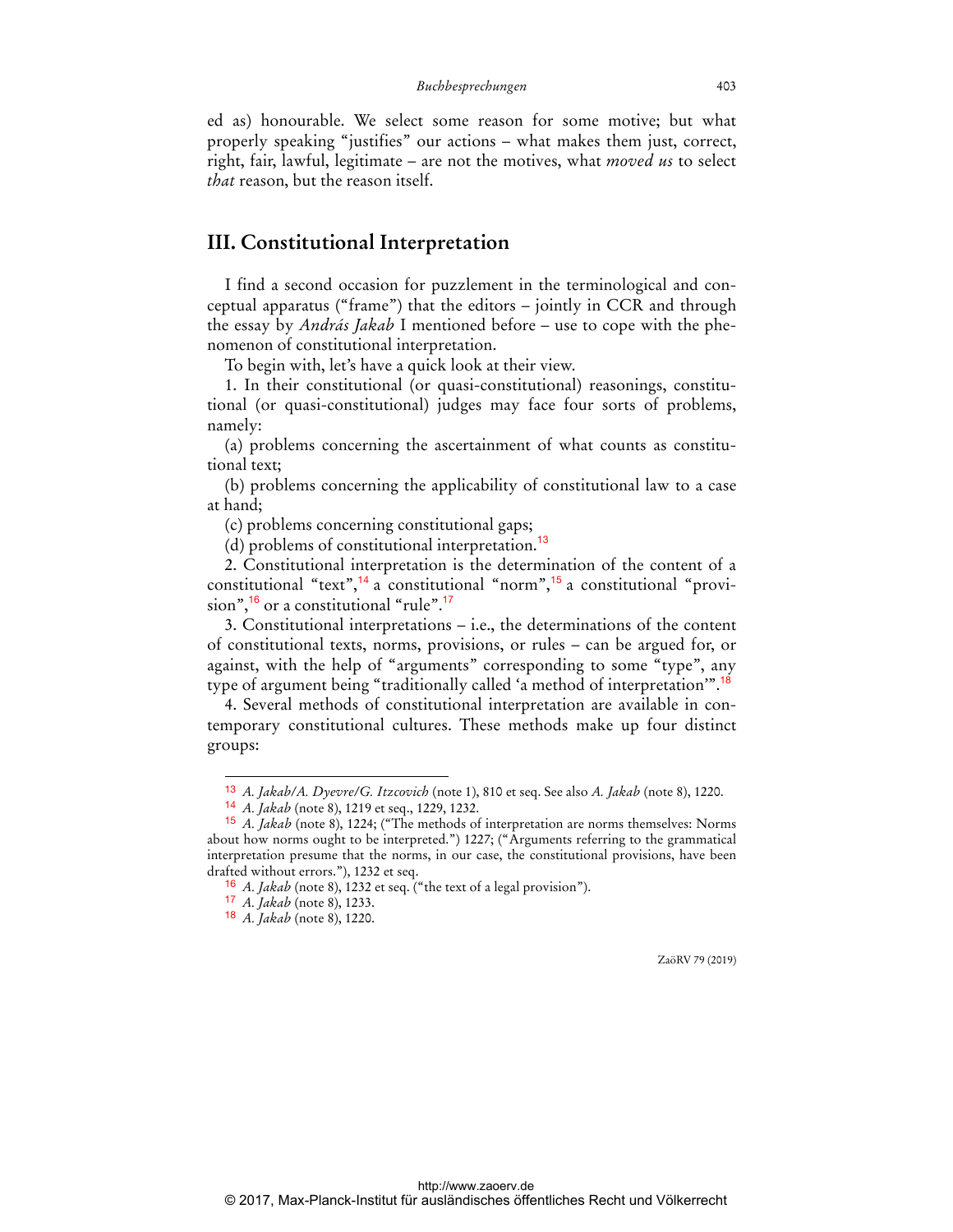(a) Arguments from "the ordinary or (legal or non-legal) technical meaning of the words"; $19$ 

(b) Methods of systemic interpretation, or (types of) "arguments from the legal context", which encompass, in turn, (b1) arguments from domestic coherence, (b2) arguments from coherence with international law, (b3) precedent-based arguments, (b4) arguments from juristic implicit concept and principles, and, finally, (b5) arguments from silence ("linguistic-logical formulae based on silence"), $20$ 

(c) "Evaluative arguments", that include (c1) the method of objective teleological interpretation, (c2) the method of subjective teleological interpretation, and (c3) the method of substantive, "non-legal" ("moral, sociological, economic") interpretations,<sup>21</sup>

(d) "Further arguments", including (d1) arguments "referring to scholarly works" and (d2) arguments from "foreign legal materials" or "comparative law".<sup>22</sup>

Now, to make my position more precise, I find the frame above puzzling on nine counts. These counts concern: (I) the distinction between interpretative and non-interpretative problems; (II) the distinction between constitutional text (or constitutional sentence) and constitutional norm; (III) the category of arguments from silence and the meaning of "constitutional interpretation"; (IV) the theory concerning the ambiguity of constitutional sentences; (V) the relationship between interpretation and argumentation; (VI) the distinction between interpretive arguments and interpretive rules; (VII) the category of "evaluative arguments"; (VIII) the distinction between "binding arguments" and "persuasive arguments"; (IX) the (no-)theory of antinomies or normative conflicts.

1. *The distinction between interpretative and non-interpretative problems*. The four-legs typology of the problems that constitutional (or quasiconstitutional) judges may face is grounded on a sharp divide between (properly) interpretive problems, the problems of constitutional interpretation, which require using "interpretative arguments", on the one hand, and non-interpretive problems, i.e., the other three sorts of problems, "where arguments are non-interpretative in their nature", on the other hand.<sup>23</sup>

Now, the sharp divide appears to be dubious.

- 21 *A. Jakab* (note 8), 1241 et seq.
- 22 *A. Jakab* (note 8), 1251 et seq.

ZaöRV 79 (2019)

<sup>19</sup> *A. Jakab* (note 8), 1231 et seq.

<sup>20</sup> *A. Jakab* (note 8), 1233 et seq.

<sup>23</sup> *A. Jakab* (note 8), 1220.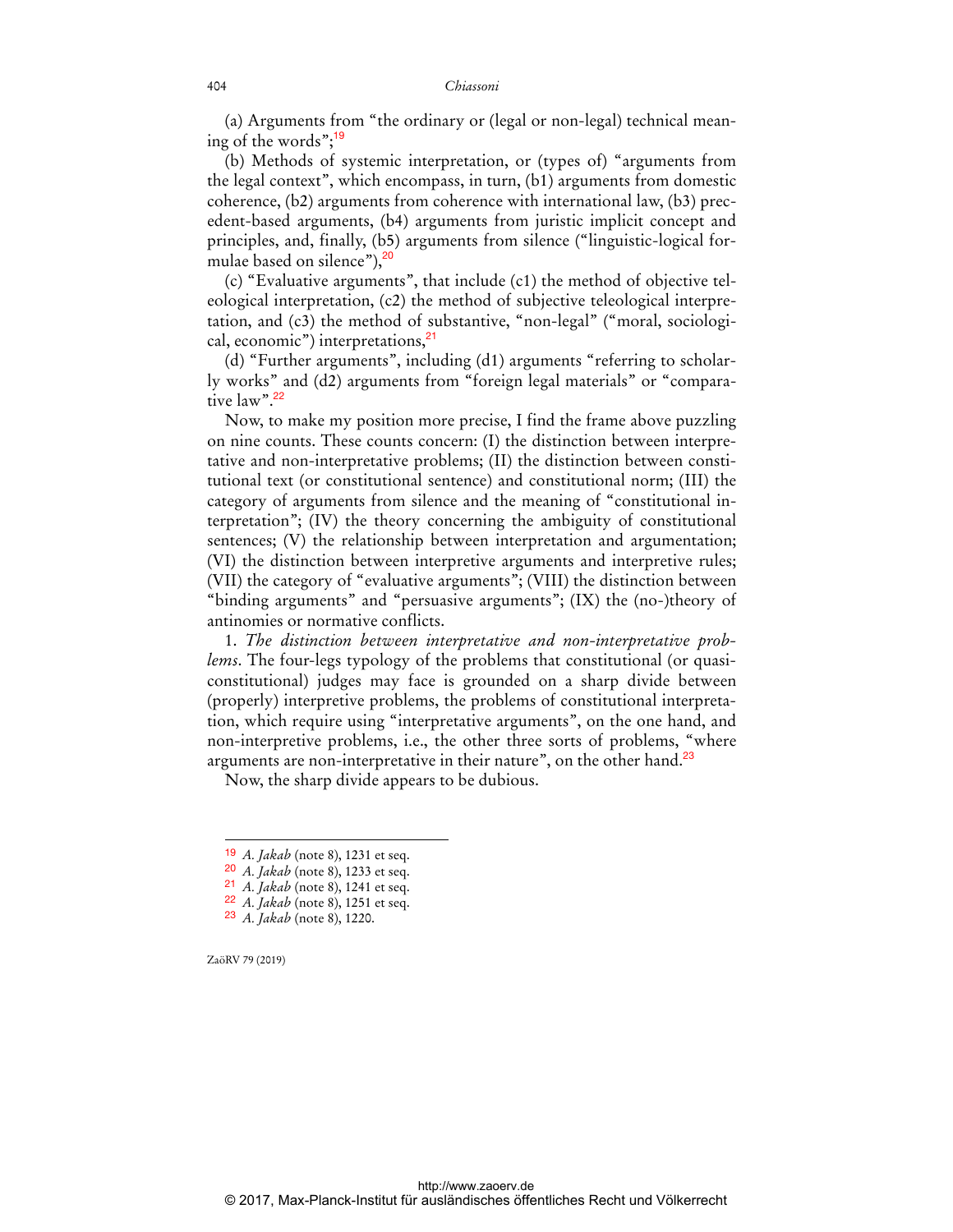### *Buchbesprechungen* 405

Consider the problems about establishing the text of the constitution (for brevity's sake: text-problems). Here, three remarks are in order.

First, text-problems are interpretive problems too. To be sure, in the different, but juristically relevant, sense of "interpretation" as *ascription of (institutional) value to some cultural object*. Establishing, say, that "Sentence S in document Z *counts as* a piece of constitutional text" is precisely a piece of interpretation-as-qualification, as opposed, to be sure, to interpretation as meaning-content determination, or interpretation-as-translation.

Second, it cannot be affirmed *a priori* that the resolution of text-problems never depends on the use of interpretative arguments. The solution may indeed be "found" in the meaning of some piece of constitutional text.

Third, the dependence of the solution to a text-problem on the use of interpretative arguments seems to be an even more likely event, if, as the editors do, we consider arguments from the silence of constitutional texts ("linguistic-logical formulae based on silence") as *interpretative arguments* (on this issue I will come back soon).

Consider now the second kind of problems that, according to the editors, would not be fit for interpretative arguments: i.e., the problems concerning the applicability of the constitution (for brevity's sake: applicability problems). Where do the judges find, for instance, that the "political nature of the issue", its belonging to the sphere of "legislative discretion", its being connected to a "state of emergency", do make the constitution not applicable? Again, lest their reasoning appear arbitrary or non-legal, the judges cannot but "find" the answer in the constitution itself: they cannot but derive it, somehow, from the constitutional text – for instance, from the form or frame of government it establishes.

Consider, finally, the third kind of non-interpretive problems: the problems of constitutional gaps. Here, to be sure, the filling-up of whatever gap a judge esteems to exist within the constitution requires resorting to integration arguments (like, as the editors correctly point out, analogical arguments). However, this correct remark should not induce us to think that problems of gaps are, so to speak, interpretation-immune. Most of the time, gaps are gaps at the level of the norms that represent the meaning content of constitutional texts. Different interpretive methods may project different meanings on constitutional texts. Some of those meanings may be such that no gap shows up. Gaps are, most of the time, the dependent variable of interpretation and interpretative methods. Every problem of constitutional gap presupposes a certain interpretation of the relevant constitutional provisions. Furthermore, at certain conditions, gaps can also be cured (eliminat-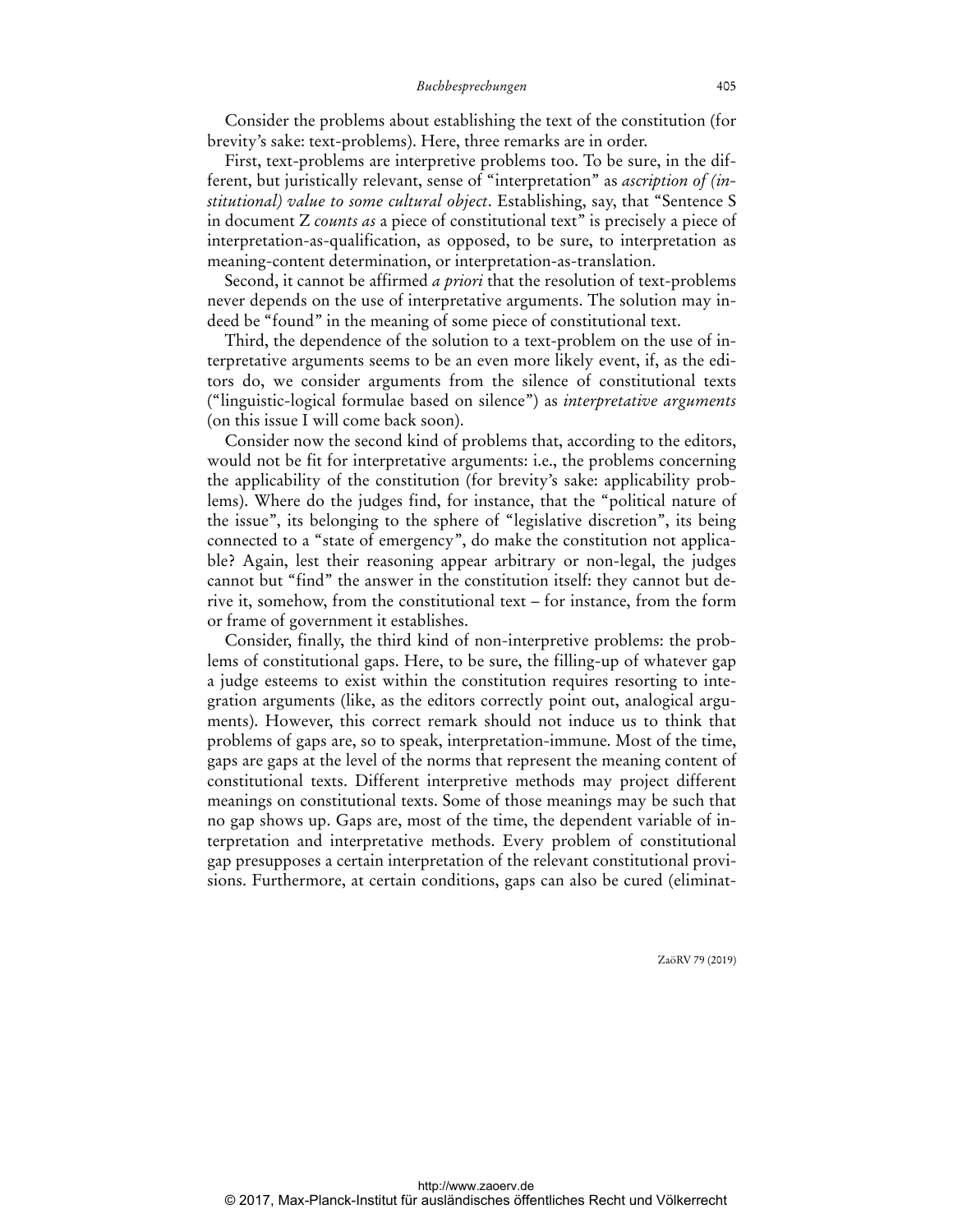ed) by way of (extensive) interpretation, as the editors themselves do  $k$ now.<sup>24</sup>

2. *The distinction between constitutional text and constitutional norm*. There is a distinction that runs through the whole conceptual frame of CCR, but, unfortunately, is never made adequately explicit: never given the pride of place it deserves, by means of an apposite terminology (and indeed it is sometimes even obscured by unfortunate language or classification).

This is the distinction between three sorts of entities: constitutionalsentences, constitutional-explicit norms, and constitutional-implicit norms.

*Constitutional-sentences* (constitutional-texts, constitutional provision in a strict sense) are sentences making up the constitutional document(s) of a certain legal order. They are the product of acts of enactment by some competent body (a constitutional assembly, the parliament following a special procedure), are identified by means of constitutional interpretation-asqualification, and are the matter of constitutional interpretation-astranslation (or, following the editors of CCR, of interpretation as determination of meaning content).

*Constitutional-explicit norms* are norms (usually, prescriptive sentences) that represent the explicit meaning content of constitutional-sentences, what constitutional-sentences "say". Their identification depends on the use of some *translation rule*: i.e., in the conventional terminology adopted by the editors of CCR, on the use of some methods of interpretation.<sup>25</sup>

*Constitutional-implicit norms*, finally, are norms (usually, prescriptive sentences) that do not represent the meaning content of any definite constitutional-sentence, but are identified by means of integration argument from analogy, the nature or structure of the constitution, the true constitutionalised background morality, etc. They correspond to "what" constitutional explicit norms "imply".

I think the adoption of this terminology would have been advantageous on four counts.

First, it would have provided a clearer and more sophisticated conceptual and terminological basis to the theory of interpretive methods the editors provided to the research units.

Second, it would have contributed to a greater awareness in analysing judicial opinions and the methodological operations performed inside of them.

ZaöRV 79 (2019)

<sup>24</sup> *A. Jakab/A. Dyevre/G. Itzcovich* (note 1), 1218 et seq.

<sup>25</sup> I deal with "translation rules", as the cornerstones of "interpretive codes", *P. Chiassoni*, Interpretive Games Revisited, in: P. Chiassoni/P. Comanducci/G. B. Ratti (eds.), L'arte della distinzione. Studi per Riccardo Guastini, 2018.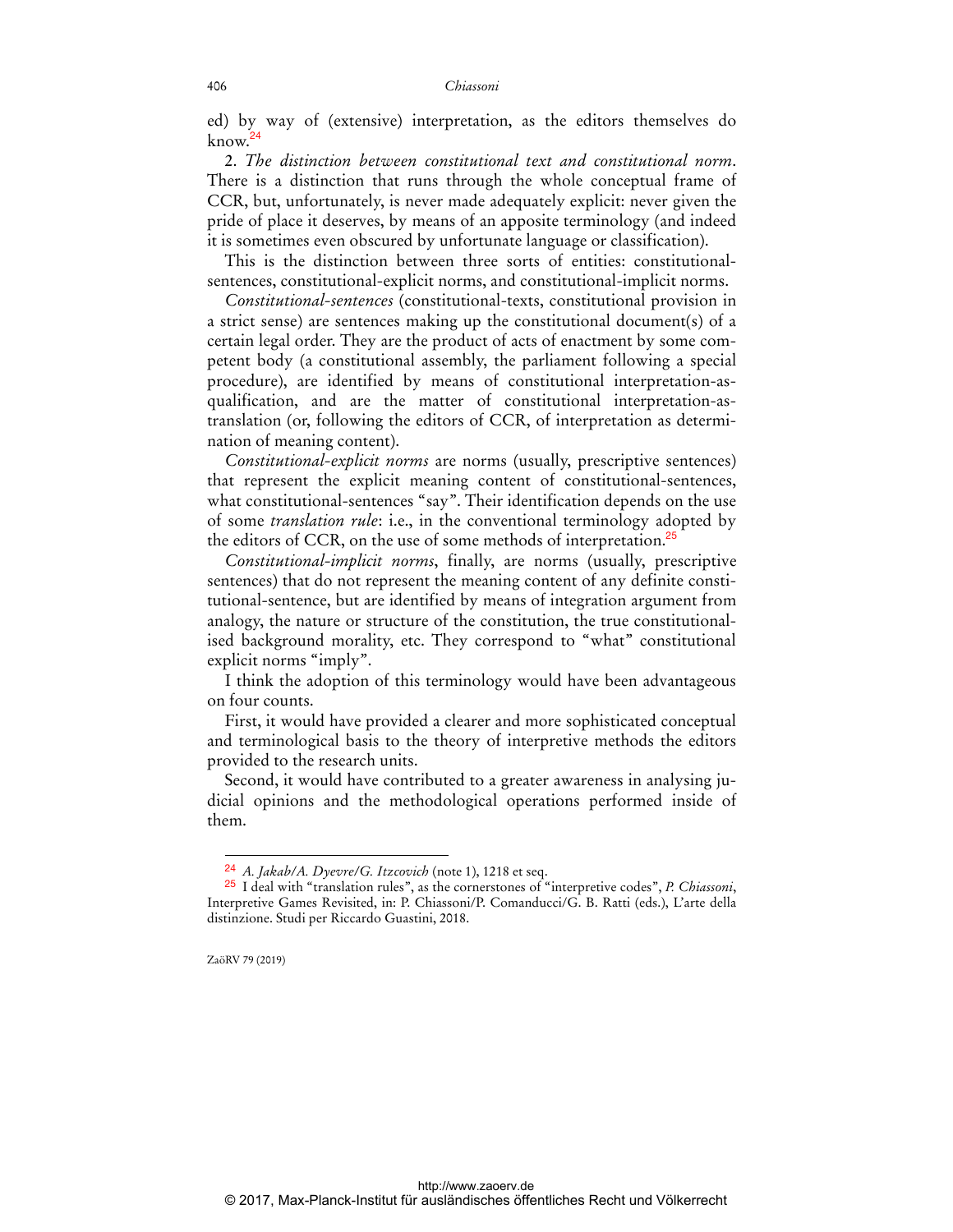Third, it would have contributed to a greater perspicuity in the formulation of the results of the analyses.

Fourth, it would have passed on jurists a terminological and conceptual grid, at the same time easy and powerful for better understanding the mechanics of legal reasoning. On the whole, one may venture to say that a great occasion has been missed, somehow, for making a real progress in the global constitutional culture.

3. *The category of arguments from silence and the meaning of "constitutional interpretation".* From the standpoint of a clear-cut distinction between constitutional-sentences, constitutional-explicit norms, and constitutional-implicit norms, the idea that arguments from silence are systemic interpretive arguments ("from the legal context"), and are, accordingly, different in kind from analogical reasoning (which is fit instead for coping with gaps), is questionable.

In this regard, it is worthwhile considering a passage from *A. Jakab's* essay:

"Real lawyerly reasoning makes use of not only the text, but also of the lack thereof in order to interpret the constitution. Characteristic forms of this include principles like *expressio unius est exclusio alterius* (expressing the one means excluding the other), *qui de uno dicit, de altero negat* (stating the one means rejecting the other), *argumentum a contrario* (stating something about "A" may be denying the same about "non-A"), or *enumeratio ergo limitatio* (an enumeration is presumed to be exhaustive).

A similar way of reasoning is used by the two forms of *argumentum a fortiori*: *Argumentum a maiori ad minus* and its inverse, *argumentum a minori ad maius*. The former argument holds, e.g., that if the constitution-maker has *explicitly* allowed something, some other action [less important, ndr] is also allowed - although it is *not mentioned explicitly*. The latter holds, e.g., that if the constitution-maker has *explicitly* forbidden something, then another, more grave action – although not mentioned explicitly  $-$  is also forbidden."<sup>26</sup>

The passage is troublesome.

As we have seen, the editors define "constitutional interpretation" as the determination of the content of a constitutional text (norm, provision, rule), and, on the basis of such a definition, distinguish interpretative arguments from analogical reasoning ("analogies"), which is used in case of gaps, "to solve *a problem not covered by the text of the constitution*".<sup>27</sup>

 $\overline{a}$ 

<sup>26</sup> *A. Jakab* (note 8), 1240.

<sup>27</sup> *A. Jakab* (note 8), 1219 et seq.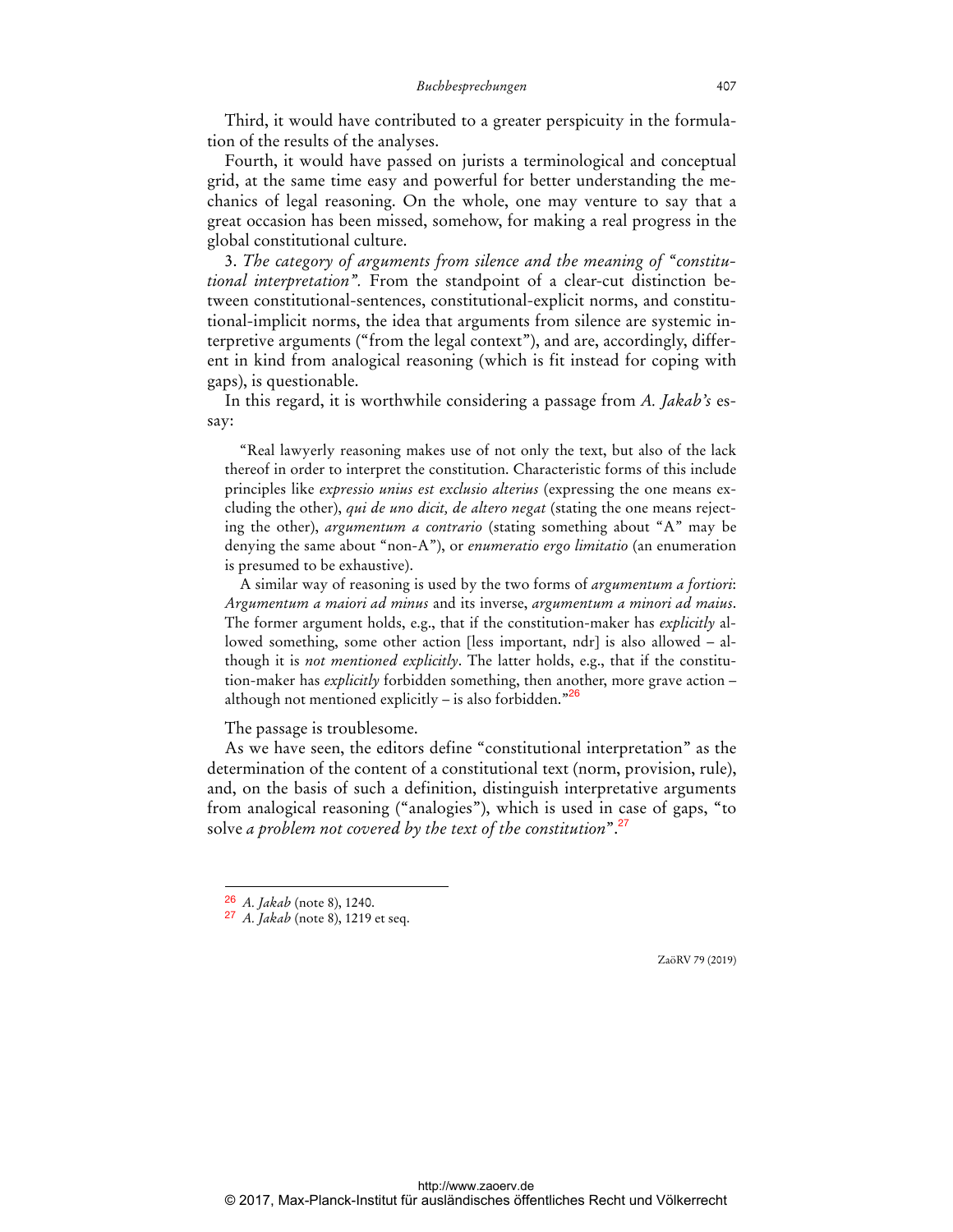In the passage just quoted, however, we read that "Real lawyerly reasoning *makes use of not only the text*, but *also of the lack thereof* in order *to interpret the constitution*" (emphasis added). Furthermore, when the two versions of the argument *a fortiori* are explained, it is apparent that both versions are used to cope with *constitutional gaps*: the constitution-maker explicitly allows a certain sort of behaviour; the judge, by way of an *a maiori* reasoning, comes to the conclusion that *another* sort of behaviour, "*not mentioned explicitly*" by the constitution-maker, is also allowed; and the same pattern applies when *a minori* reasonings are being used.

Apparently, the editors are employing the phrase "constitutional interpretation" in two different, and incompatible, ways.

On the one end, they seem to claim that "constitutional interpretation" is the determination of the meaning content *expressed* by a constitutional text (what the text *says*). Therefore, if there is no text, if the text "is lacking", there is by definition no room for interpretation, but only for the different activity of gaps filling.

On the other hand, they seem to claim that "constitutional interpretation" is the determination of the *full communicative content* conveyed by a constitutional text (what the text *communicates*). Therefore, even if there is no constitutional text in relation to a certain issue, even if the text "is lacking", provided there is *some* text, there is by definition room for interpretation.

Now, the editors of CCR apparently face a dilemma.

On the one hand, they may accept the first, narrow, meaning of "constitutional interpretation". In such a case, however, they have to modify their theory of the methods of interpretation. All the arguments "from silence" (*inclusio unius*, *qui de uno dicit*, *a contrario*, *a fortiori*, *a minori*, *a maiori*, etc.) must be put together with analogical arguments: i.e., they must be included in the class of the non-interpretative arguments to be used to cope with problems of constitutional gaps.

On the other hand, they may accept the second, broad, meaning of "constitutional interpretation". In such a case, however, they have to give up the distinction between "interpretative" and "non-interpretative arguments". Indeed, from the standpoint of the broad notion of "constitutional interpretation", *all* the arguments they have considered are *interpretative*.

4. *The theory concerning the ambiguity of constitutional-sentences*. In another passage of *A. Jakab's* essay, which, as we know, represents the methodological reference point for the whole project, we read that: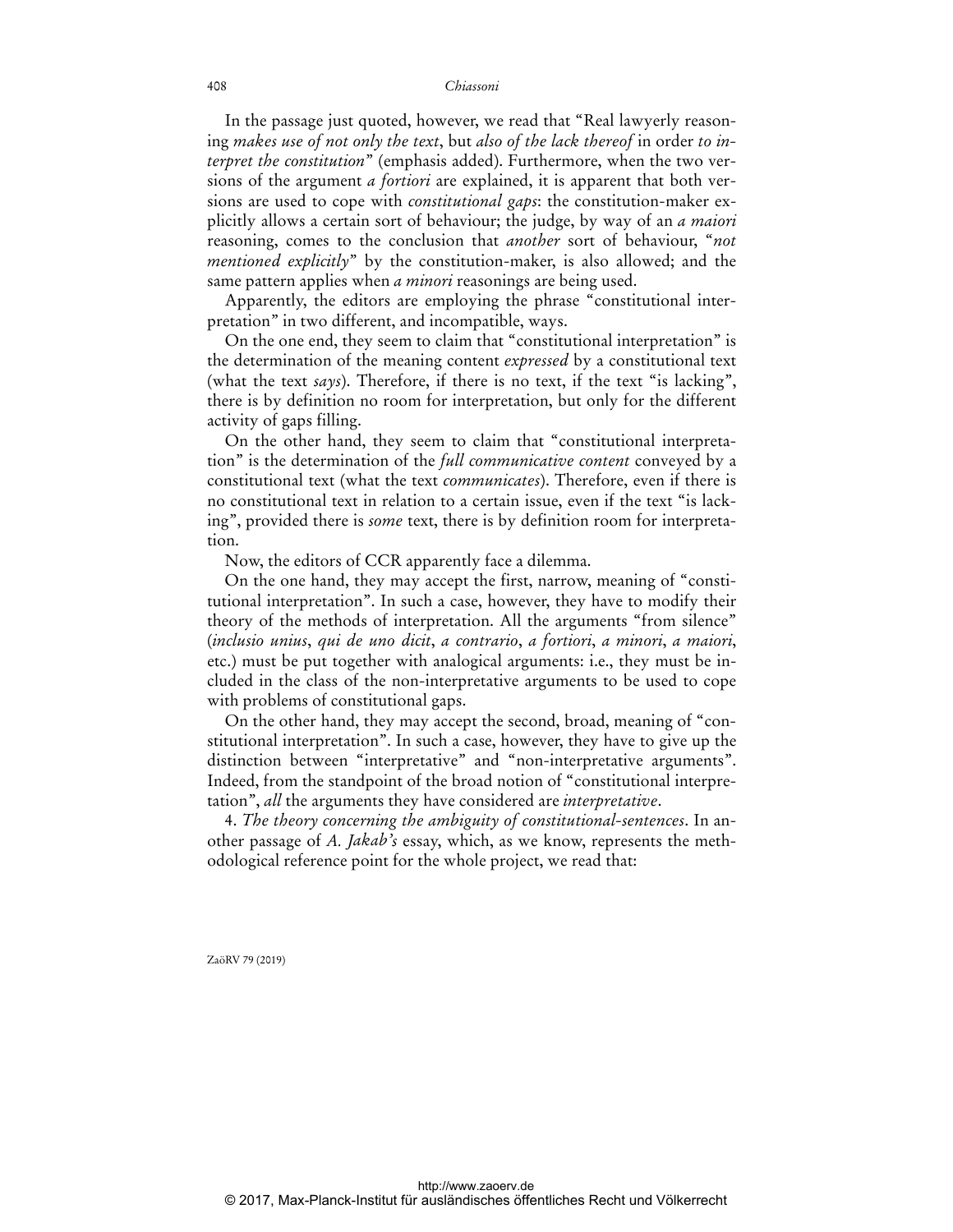#### *Buchbesprechungen* 409

"Legal norms in general, and the constitution, due to the abstract nature of its text, in particular, mostly allow for different interpretations."<sup>28</sup>

The passage can be read as advancing three theses. First, constitutional sentences ("norms") are *for the most part* ambiguous. Second, constitutional sentences are, at least for a minor part, un-ambiguous. Third, ambiguity is a matter of language: it is a linguistic flaw, depending on the way constitutional sentences are formulated – depending, in particular, from their "abstract nature".

Now if, for argument's sake, we adopt a realistic standpoint, the three claims amount to a partial, and gross, misrepresentation of the phenomenon.

First, it is misleading to present the ambiguity of constitutional sentences as being tantamount to a *linguistic*, and, more specifically, a *semantic*, phenomenon. Indeed, a constitutional sentence can prove to be ambiguous also from a *syntactic* point of view (*syntactic ambiguity*), and, what is more relevant, even from a *pragmatic* point of view, i.e. from the standpoint of users and interpreters (*pragmatic ambiguity*). Concerning constitutional reasoning, pragmatic ambiguity can be of two main sorts. On the one hand, it can be *methodological ambiguity*: i.e., different interpretations of the same constitutional sentence can be set forth on the basis of the different interpretive methods available. On the other hand, it can be *ideological ambiguity*: i.e., different interpretations of the same constitutional sentence can be set forth on the basis of different normative visions of the constitution.

Second, once we take into account the different forms of ambiguity I have just recalled, the conclusion about the ambiguity of constitutional sentences must be reformulated, for instance, along the following line. Linguistic (semantic or syntactic) ambiguity and ideological ambiguity are *local* phenomena: usually, constitutional sentences are not linguistically or ideologically ambiguous all the time. Contrariwise, methodological ambiguity is *universal*: *every* constitutional sentence is ambiguous, so far as the rules and methods of constitutional interpretation are concerned.

5. *The relationship between interpretation and argumentation*. Which is the relationship between interpretation and argumentation?

According to the editors of CCR, speaking through *Jakab's* essay, it can be either a relationship where argumentation *precedes* interpretation, or a relationship where argumentation *follows* interpretation:

"One may argue *before* the actual decision, i.e., searching open-mindedly for the best interpretation; but also *after* the decision is made, i.e., trying to persuade

 $\ddot{ }$ 

<sup>28</sup> *A. Jakab* (note 8), 1218; the passage goes on with a quotation from *N. MacCormick*.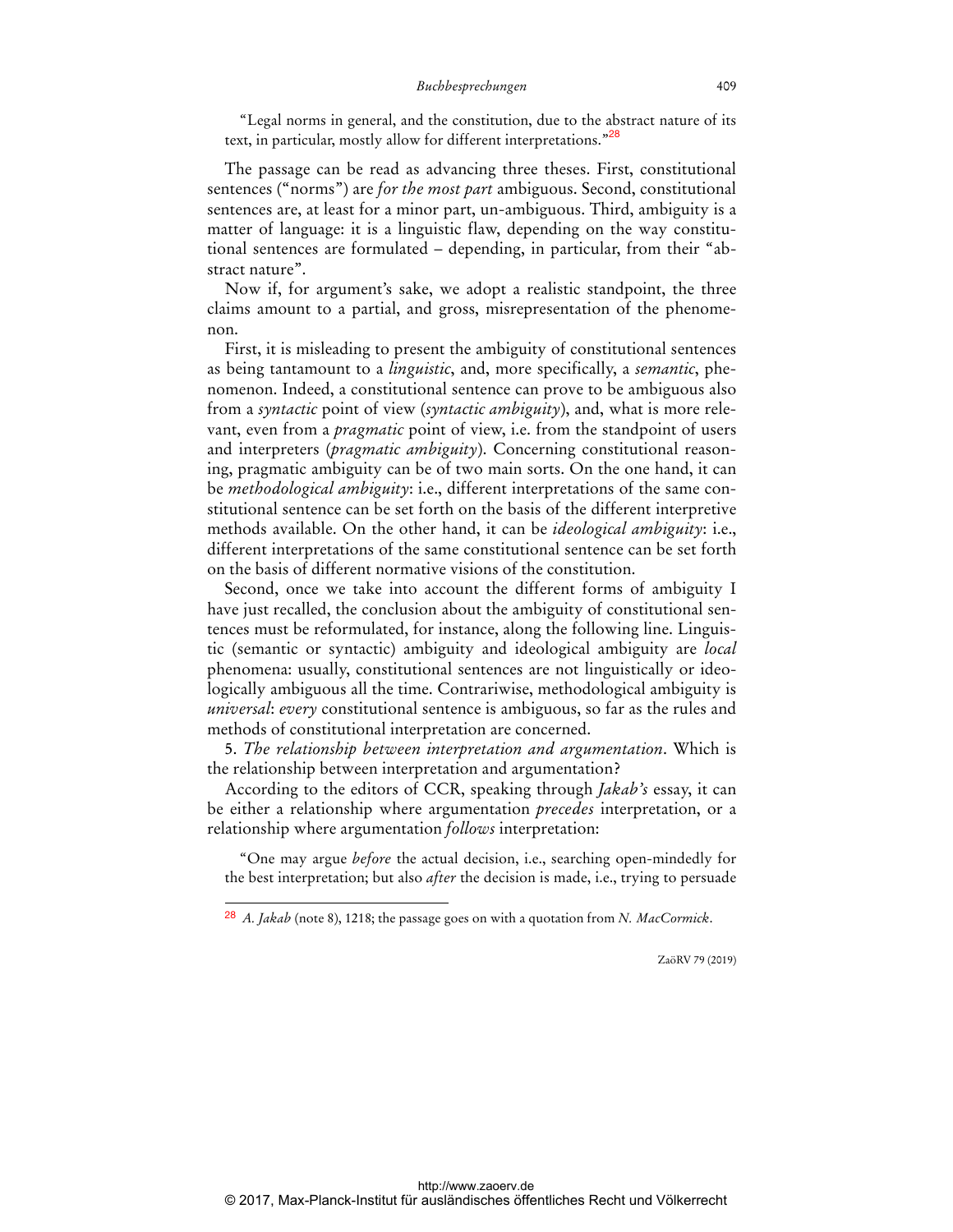others about one's decision, providing arguments supporting the decision already made."29

A couple of remarks seem in order – always in the cooperative spirit of bringing to the fore aspects of the conceptual frame of CCR that could be refined in view of further research.

First, it seems odd talking of "arguing" *for* an interpretation (-output), *before* the interpretation self has been established.

Second, perhaps a clearer way to approach the issue consists in inquiring upon the relationship(s) between interpretation and methods of interpretation. From this vantage point, it may be useful distinguishing between a *heuristic* and a *justificatory* use of interpretive methods. They are used *heuristically*, when an interpreter makes use of them *to get to* some interpretation of a certain constitutional-sentence. They are used in a *justificatory function*, contrariwise, when an interpreter makes use of them in order to build up an argumentative discourse in favour of an interpretation she has previously decided to set forth.<sup>30</sup>

6. *The distinction between interpretive arguments and interpretive rules.* The research units were required to identify the interpretative arguments used by judges in their opinions. More precisely, they were required to identify argument-tokens, i.e., concrete instances of argument-types. In view of this task, the editors of CCR have provided them, as we have seen, with a list of argument-types or methods of interpretation.

As *A. Jakab* makes clear, argument-types, or methods of interpretation, are "norms":

### "Norms about how norms ought to be interpreted".<sup>31</sup>

That statement, however, remains, so to speak, floating in the air. In view of providing research units with a more sophisticated frame, however, the idea of methods of interpretation as "norms" ("rules" or "directives") could have been put to work. This would have suggested, for instance, drawing the distinction between *interpretive rule*, *interpretive argument-type*, and *interpretive argument-token*.

An interpretive rule is a prescription concerning the interpretation of constitutional sentences (e.g.: "Constitutional-sentences ought to be interpreted according to the original semantic meaning of their words").

An interpretive argument-type is an abstract pattern of interpretive reasoning corresponding to an interpretive rule (e.g.: 1. Constitutional-

ZaöRV 79 (2019)

<sup>29</sup> *A. Jakab* (note 8), 1219.

<sup>30</sup> *P. Chiassoni*, Técnicas de interpretación jurídica. Breviario para juristas, 2011, Ch. II.

<sup>31</sup> *A. Jakab* (note 8), 1227.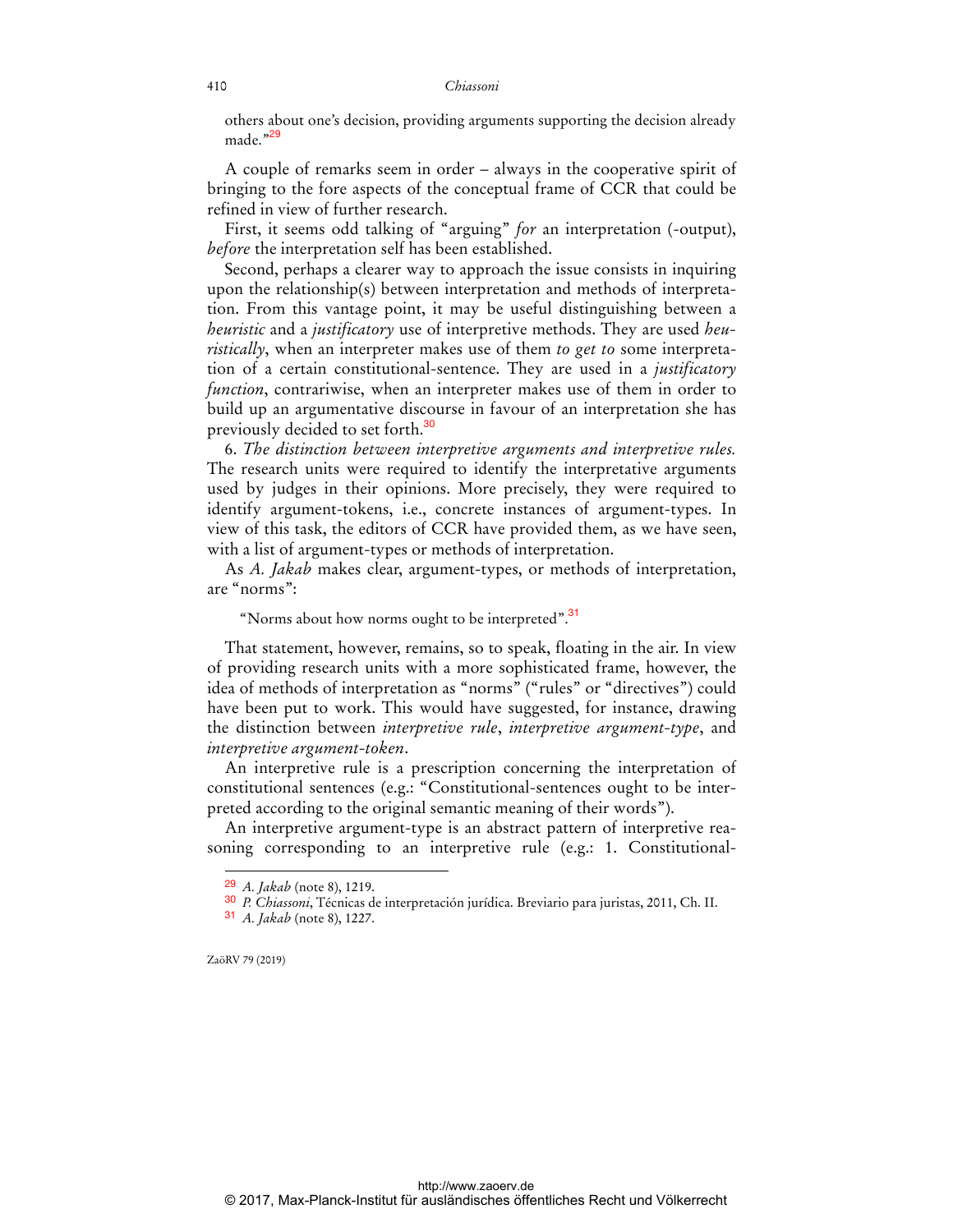sentences ought to be interpreted according to the original semantic meaning of their words; 2. *x* is a constitutional-sentence; 3. *y* is the meaning of *x* according to the original semantic meaning of *x*'s words; 4. *x* ought to be interpreted to express the meaning *y*).

An interpretive argument-token, finally, is an actual piece of interpretive reasoning corresponding to an interpretive argument-type (e.g.: 1. Constitutional-sentences ought to be interpreted according to the original semantic meaning of their words; 2. *a* is a constitutional-sentence; 3. *b* is the meaning of *a* according to the original semantic meaning of *a*'s words; 4. *a* ought to be interpreted to express the meaning  $b$ ).<sup>32</sup>

7. *The category of "evaluative arguments"*. As we have seen, the editors of CCR set forth a typology of methods of interpretation where "evaluative arguments" are opposed to arguments from the ordinary or technical meaning of words, systemic arguments or arguments from the legal context, and other arguments (from juristic opinions and foreign law materials). Evaluative arguments include, as we have seen, the method of objective teleological interpretation, the method of subjective teleological interpretation, and, furthermore, non-legal arguments appealing to moral values, social needs, or economic "laws".<sup>33</sup>

Now, from a realistic vantage point, the label "evaluative argument" is misleading. It is so, in particular, because it suggests, by way of implicature, that the other arguments are *not* evaluative. Consider, however, the arguments from the legal context. Now, these arguments would be nonevaluative if, but only if, the (*Savignyan*) picture of objective systemic relationships between "norms" were true; only if domestic or international harmonisation, and the appeal to implicit juristic concept or principle, were operations like making an algebraic sum or drawing the correct logical inferences from sets of *given* premises. But, as we all know (including the editors of CCR), that idyllic picture of systemic interpretation is false. Like considerations hold for the other interpretive arguments. Accordingly, every method of interpretation is, to some extent, *evaluative*.

8. *The distinction between "binding arguments" and "persuasive arguments"*. The editors of CCR distinguish between "binding" and "persuasive" interpretive arguments. $34$  The former correspond to the first three groups of arguments (linguistic, systemic, teleological and substantive, non-

 $\overline{a}$ 

<sup>32</sup> I am using "*x*" and "*y*" as symbols for individual variables, while "*a*" and "*b*" stand for determinate individuals.

<sup>33</sup> *A. Jakab* (note 8), 1241 et seq.

<sup>34</sup> *A. Jakab* (note 8), 1254.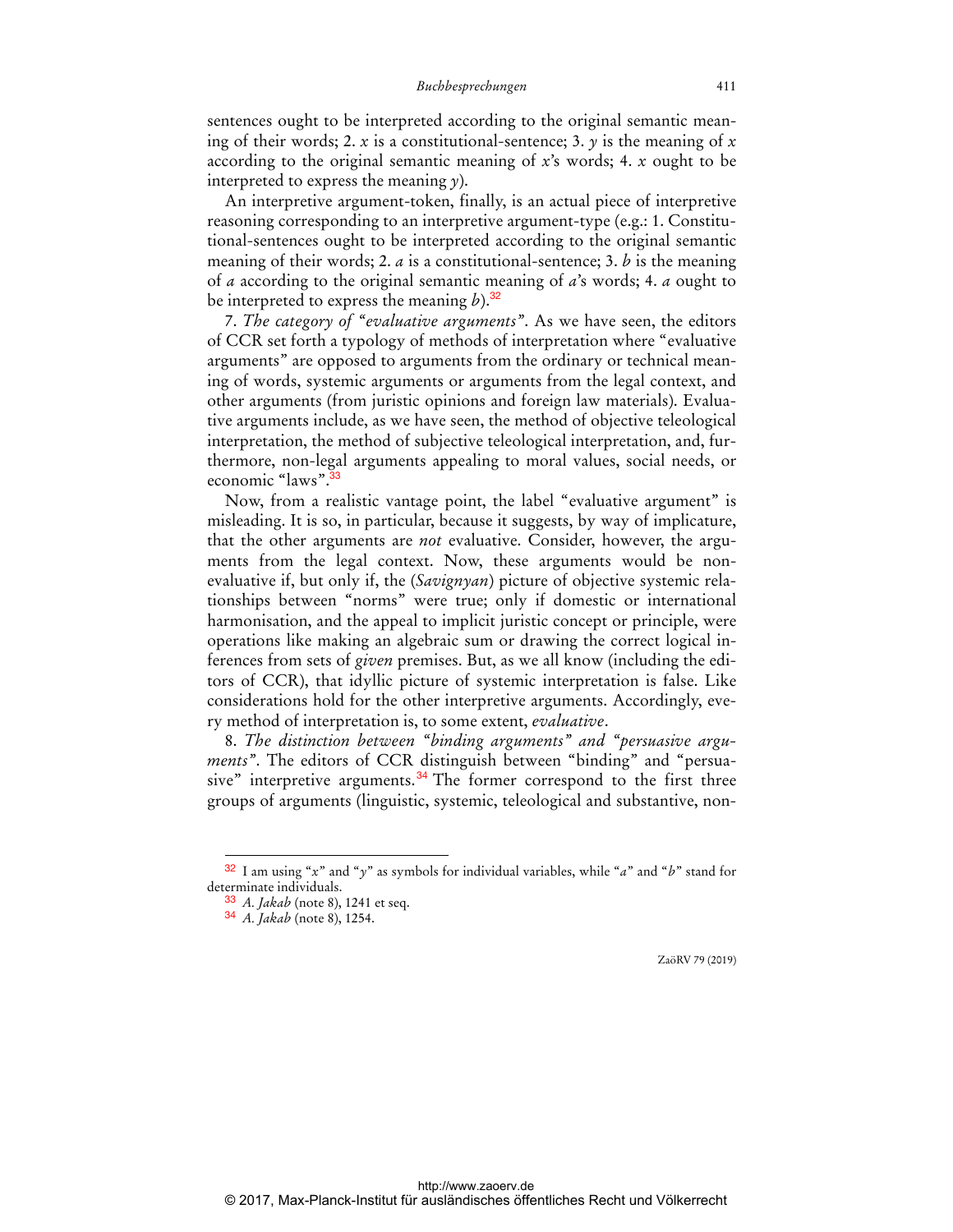legal, arguments). The latter correspond, contrariwise, to arguments from juristic opinions and from foreign law materials.

The puzzling aspect with the present distinction is that, apparently, no criterion has been provided for it. Which sort of "bindingness" is at stake here? Is it a legal "binding force" or, rather, a cultural or sociological "binding force"?

9. *The (no-)theory of antinomies or normative conflict*. The last puzzle of mines I wish to mention, always for the sake of argument, runs as follows. The basic concern of constitutional (and quasi-constitutional) adjudication has to do with the identification and elimination of any antinomy, or conflict, between constitutional (quasi-constitutional) norms, on the one hand, and sub-constitutional (e.g., legislative) norms, on the other. Accordingly, a full-fledged theory of antinomies would have been in order, as a tool for analysing judicial reasonings and bring to the fore the sorts of conflict dealt with and the ways out adopted. Apparently, however, no such a theory is provided in CCR, but for the reference to the principle (and technique) of proportionality.

### **IV. A Few Queries about a Few Conclusions**

In the final chapter of CCR, the editors offer, as I said, an elaborate exposition of the main results of the inquiry.

Among the conclusions they draw, three seem particularly relevant, being apt at capturing the spirit of worldwide contemporary constitutional reasoning. They run as follows:

1. *Glocalism*: Constitutional reasoning is a "glocal" phenomenon: i.e., it is a combination of "global evolutions with local particularities", "the intersection of global trends with local, particularising tendencies";<sup>35</sup>

2. *Judicial Self-Empowerment*: Constitutional reasoning is characterised by a steady trend of "judicial self-empowerment";<sup>36</sup>

3. *Formalism*: Constitutional reasoning displays the overall predominance of a formalistic style of reasoning, which works as the mask and the shield

ZaöRV 79 (2019)

<sup>35</sup> *A. Jakab/A. Dyevre/G. Itzcovich* (note 1), 791 et seq., where they talk of "Glocalization" and "Glocalism"; "At the global level, human rights treaties, supranational courts, transnational human rights NGOs and transjudicial networks favour convergence towards common approaches and generic standards. But at the domestic level, many combinations of idiosyncratic constitutional provisions, hostile judges and unsympathetic audiences may hamper the adoption of argumentation frameworks and modes of judicial communication developed elsewhere.", *A. Jakab/A. Dyevre/G. Itzcovich* (note 1), 794.

<sup>36</sup> *A. Jakab/A. Dyevre/G. Itzcovich* (note 1), 778, 782 et seq.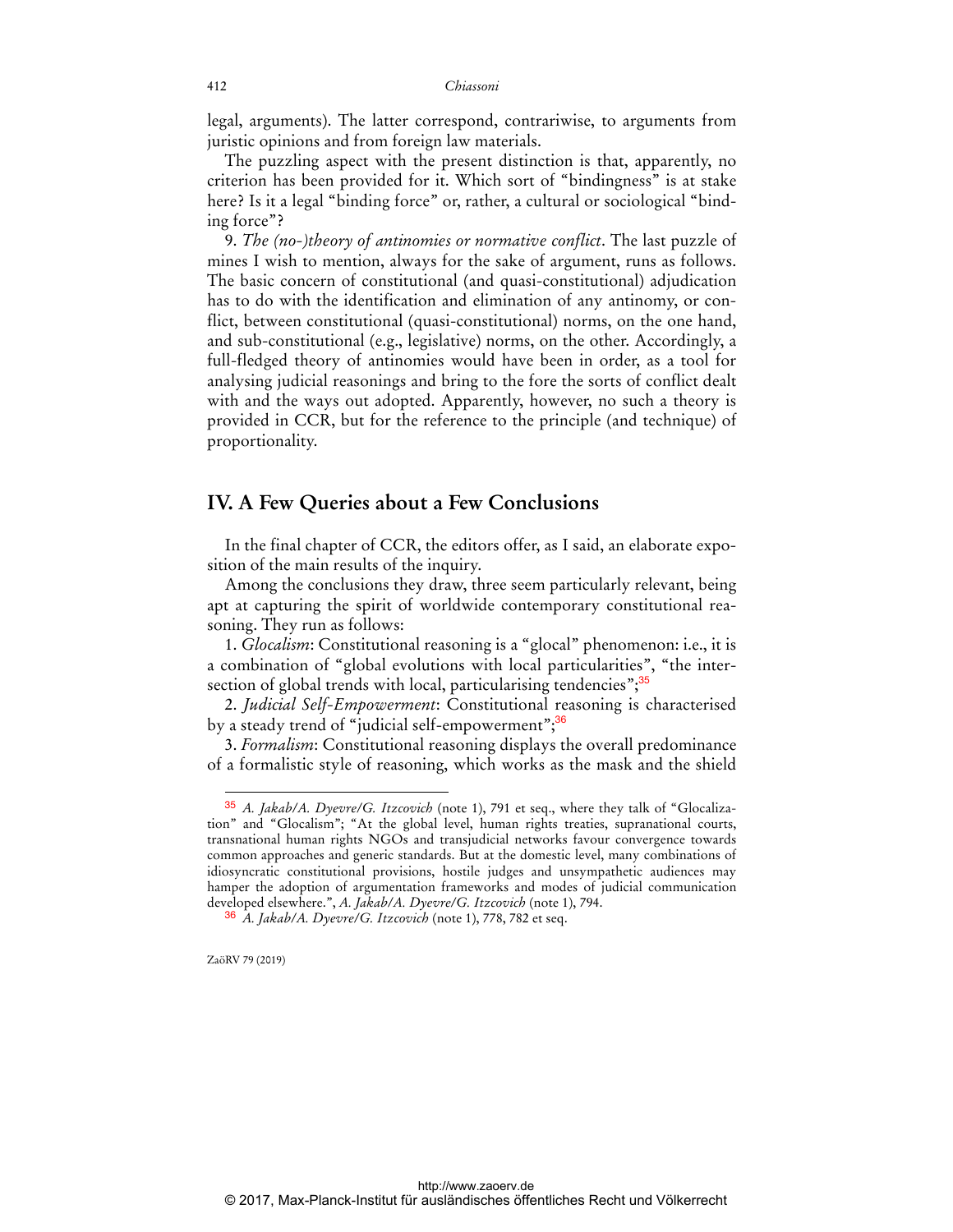to an actually realistic, unavoidably policy-making, constitutional (or quasiconstitutional) adjudication.<sup>37</sup>

Other conclusions are less instructive.

1. Constitutional reasoning, the editors of CCR claim,

"does not always obey a systematic judicial philosophy but relies on a good deal of cherry-picking. Rather than rigidly observing the commands of a particular theory of interpretation, constitutional opinion-writers often simply pick the argument or set of arguments that best suits the result they want to achieve and ignore or play down considerations pointing in the opposite direction. In other words, *constitutional argumentation*, at least as far as actual practices of the courts are concerned, *is not an exercise in scientific exposition but a distinctively rhetorical enterprise*".<sup>38</sup>

Now, the alternative the editors pose at the end of the passage, between "scientific exposition" and "rhetorics", is misleading. So far as judges are concerned (even though we deal with academic judges), the real alternative would always be within the domain of rhetorical argumentation; it will be between the adoption of a "methodology of method" or the adoption of a "methodology of result".<sup>39</sup> The most we can expect from constitutional judges is their adoption of a methodology of method: i.e., the diachronically stable use of the same interpretive code, i.e., of the same set of translation rules played according to the same set of meta-rules concerning their use and the priority.

2. The editors of CCR notice that, contrary to the received wisdom about the common law/civil law divide concerning the use of precedent-based arguments, the research has brought to the fore that "precedent-based arguments represent […] a very common argument form in Civil Law jurisdictions – at least in landmark constitutional cases".<sup>40</sup>

The fact they point to is surely the case. What seems to be missing from their conclusion, however, is the quotation of another fact, endowed with explanatory power as to the phenomenon considered. This is the fact that the argument from judicial precedents, under the name of *argumentum ab exemplo*, has always been one of the major argumentative tools in Civil Law countries, one plainly recognised even by the representatives of the French Exegetical School.

 $\overline{a}$ 

<sup>37</sup> "Formalism remains the official model of judicial decision-making, and this seems to hold true irrespective of stylistic divergences in other respects.", *A. Jakab/A. Dyevre/G. Itzcovich* (note 1), 775 et seq.

<sup>38</sup> *A. Jakab/A. Dyevre/G. Itzcovich* (note 1), 767, emphasis added.

<sup>39</sup> See *L. Lombardi Vallauri*, Corso di filosofia del diritto, 2nd ed. 2012.

<sup>40</sup> *A. Jakab/A. Dyevre/G. Itzcovich* (note 1), 774.